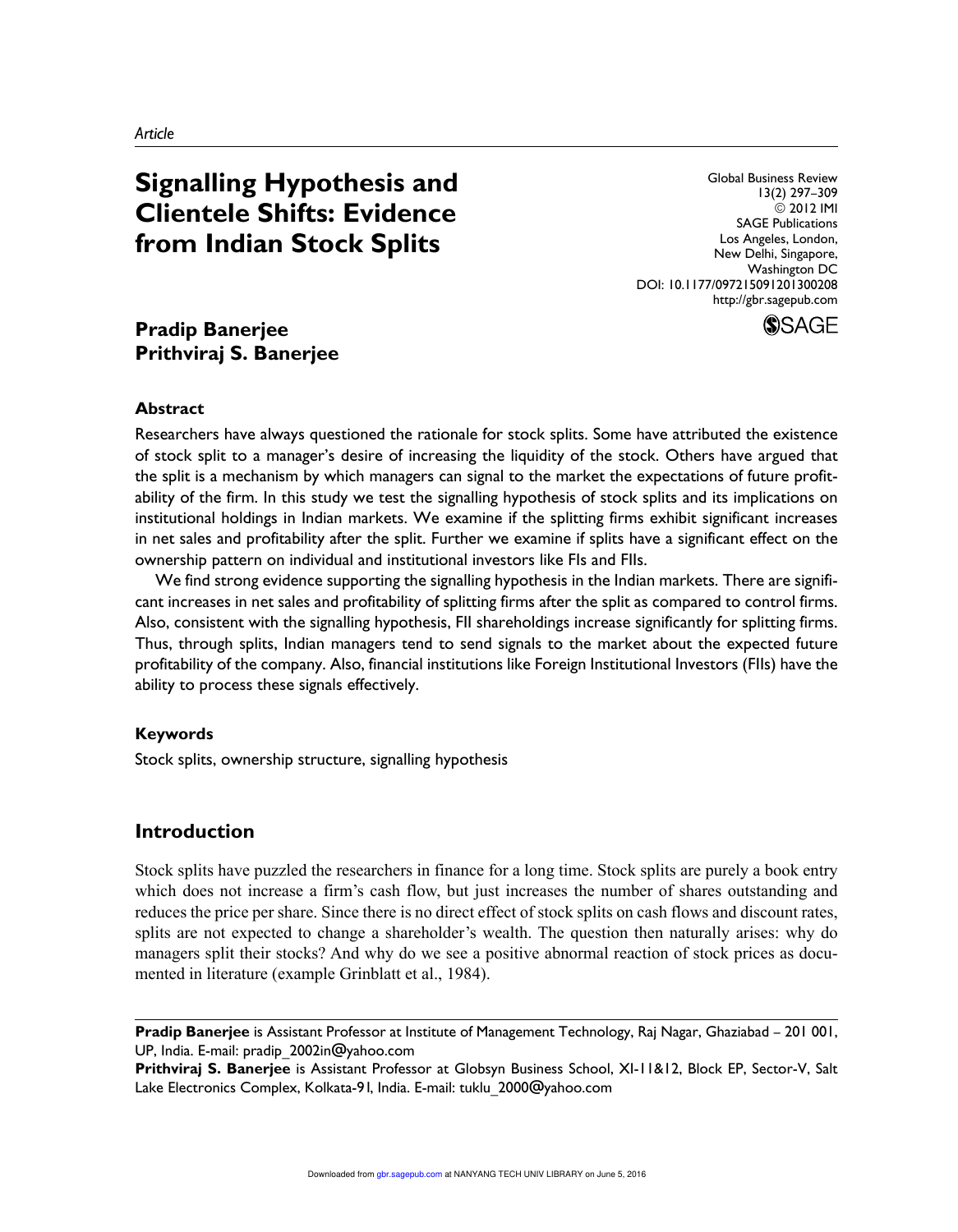The two major theories that try to explain the rationale and market reaction to stock splits are the liquidity effect and signalling effect. The liquidity effect states that a split brings stock prices to a lower level which makes it more affordable to investors and thus increases a stock's liquidity. As per the signalling hypothesis, since managers have private information about the future prospects of the firms, they use stock splits to convey this favourable private information to the market. A signal split is a costly one, since the split would reduce the price of the stock and some administrative costs are also involved. Managers thus would split the stock only if they are confident that prices will rise (at least not fall) in the future. Previous literature has supported this signalling hypothesis. Lakonishok and Lev (1987) find that firms that split their stock have higher short-term earnings growth than firms that do not split. Asquith et al. (1989) examine the stock split events for those stocks which do not pay dividend prior to or in the announcement year. They find a significant earnings increase in the four years before stock split announcements. In the post-split period, the firms show a significant earnings increase in the year of splits. McNichols and Dravid (1990) also suggest that announcement period returns of splitting firms can be explained by management's private information about future earnings.

Splits also have an impact on the ownership structure of firms. For example, as stated by the liquidity hypothesis if splits reduce the stock price, and the effect is to attract more retail investors, then splits would increase the shareholding of individual investors and reduce the institutional ownership (Lakonishok and Lev, 1987; Lamoureux and Poon, 1987). On the other hand, as argued by Dennis and Strickland (1998), if the signalling hypothesis holds, we would expect institutional holdings to increase after the split since institutional investors are expected to process the signal (in splits) more efficiently than individual investors. Dennis and Strickland (1998) find that the percentage increases in institutional ownership are greatest for firms that currently have low institutional ownership. Mukherji et al. (1997) indicate that stock splits result in increases in the number of both institutional and individual shareholders, though this change does not affect the proportion of equity shares held by the institutions. Thus, there is no conclusive evidence of the impact of splits on the percentage of institutional investors.

In the Indian context, prior to 1999, it was mandatory to have a minimum par value of stocks. This law inhibited many companies from splitting their stocks. Things have changed since March 1999 when SEBI allowed companies to set the face value of their shares, as long as it is not fractional. This move enables companies to split their stocks. This is the primary reason why stock splits were unpopular in India till the year 2000, after which split activity picked up.

In this study, we examine two aspects of splits in the Indian context. One, whether stock splits convey private information towards future earnings/profitability. Whatever be the type of private information, ultimately it should be reflected in the improvement of sales and profitability of the firm. This is basically a test of the signalling hypothesis of stock splits. Two, we study the effect of stock splits on the ownership structure of Indian firms. For this purpose we classify investors into four categories: financial institutional investors (FIs), foreign institutional investors (FIIs), individual investors and promoters. The reason for taking the promoter's holding is the institutional investors have a tradition of staying with promoters. The objective is to analyze the change in holding pattern of each category on investors before and after the split. If the signalling hypothesis holds, we would expect to see an increase in the proportional holding (percentage) of institutional investors and individual investors after the split.

We also study the effect of stock splits on future earnings, profitability and ownership structure based on split factors. If the signalling theory holds, the more favourable the manager's information about the value of the firm, the greater should be the split factor. Hence we would expect greater changes in earnings, profitability and ownership for firms with greater split factors.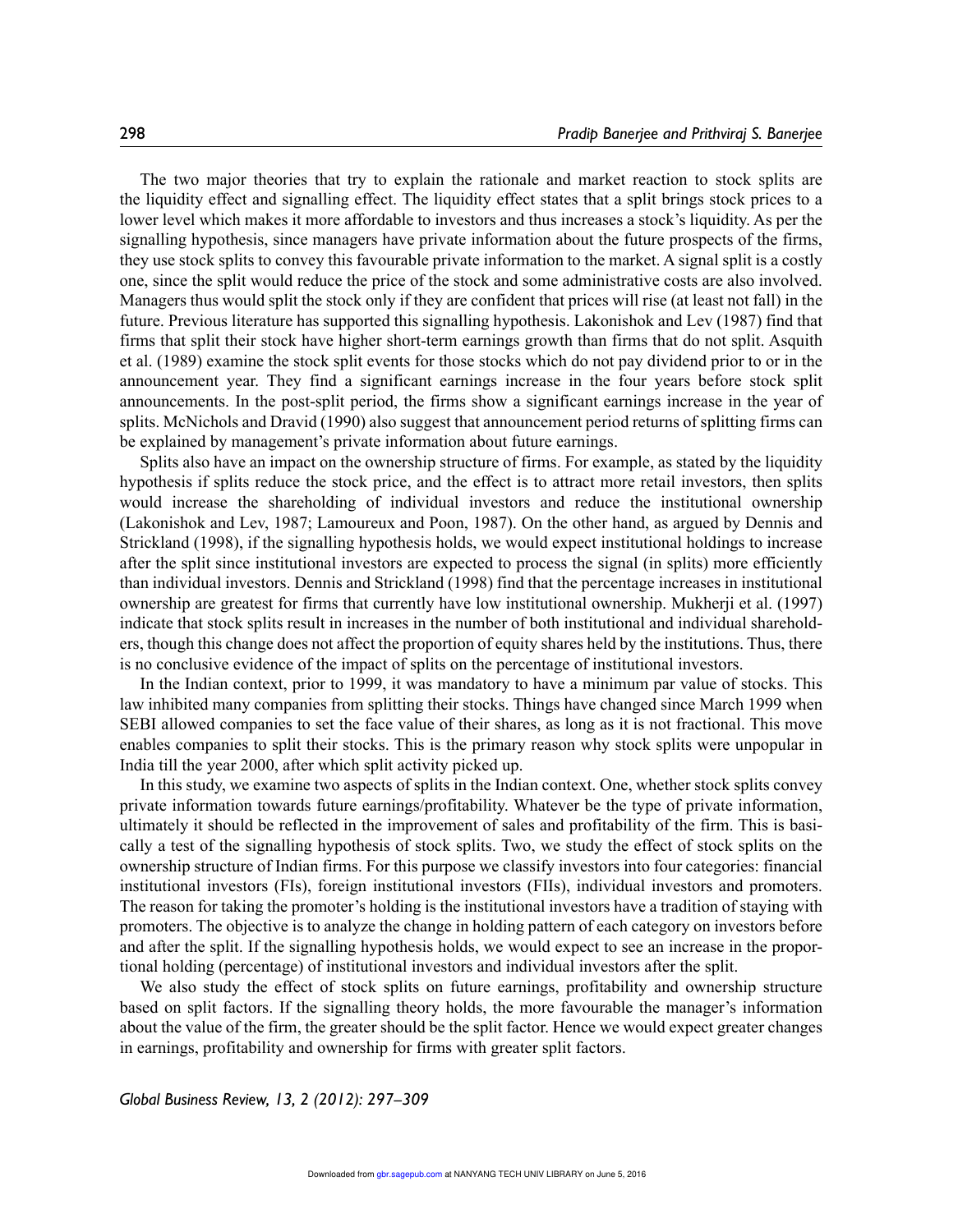In contrast to previous literature, the present study tests a broad sample of firms. A recent study done by Shirur (2008) on stock splits in India finds the rate of growth of net sales and rate of growth of net profit is less for splitting firms as compared to index firms (Nifty 50). In contrast, we test the signalling hypothesis by looking at the changes in net sales and net profit of splitting firms before and after the split. Also, we use firms that are industry matched and sales matched (quarterly net sales during the split quarter), rather than index firms as the control sample. Other studies such as Gupta and Gupta (2007), Joshipura (2008) and Mishra (2007) have looked at abnormal returns surrounding splits announcements.

The results of our study suggest that there are significant earnings increases in the sixth and fourth quarters after the split announcement. Also, there are significant increases in the reported net sales for the splitting firms immediately after the split announcement quarter as well as the sixth and fourth quarters after the split announcement.

This study also finds that stock splits significantly increase the holdings of the FIIs. Interestingly the results of the study show that there is a significant decrease in promoter's holdings after the split. In case of an increase in individual investors and FIs, there are few significant changes in ownership.

Further, changes in net sales, profitability and FII holdings are positively correlated with split factor. All these results lend support to the signalling hypothesis in stock splits.

### **Review of Literature**

The stock splits literature can be split among three categories: the first category deals with the explanation of why managers may resort to stock splits. Lakonishok and Lev (1987) analyze the signalling effect of stock splits using growth in earnings and growth in cash dividends of splitting firms after the split. They find that there is a significant increase in both these performance indicators after the split.

Ikenberry et al. (1996) and Desai and Jain (1997) find evidence of excess returns for splitting firms in the three years following a split announcement. Brennan and Copeland (1988) indicate that the split ratio can be considered as a signal of a manager's favourable private information about the firm's prospects.

Asquith et al. (1989) find that splitting firms have a significant increase in earnings in the four years prior to the split. However, as far as the earnings after the split are concerned, there is an earnings increase only in the year after the split. Nayak and Prabhala (2001) find that about 54 per cent of abnormal return effects in splits can be explained by the dividend information in splits.

However, Huang et al. (2002) show that splits contain little information about long-term future earnings and the trend of earnings is declining. This declining trend in earning growth does not seem to support Asquith et al. (1989) and they argue that managers may not use stock splits to signal future profitability but rather as a means to convey that pre-split earning growth is permanent.

The second category of researchers investigates and documents their empirical results regarding the announcement effects of stock splits. These groups of researchers have performed event studies and looked at the stock price reactions around the announcement date and the execution date. Some studies have also tried to look at price effects after the announcement of the split.

Grinblatt et al. (1984) find that splitting firms have positive abnormal returns of 3.3 per cent over two days around the split announcement. Desai and Jain (1997) and Ikenberry et al. (1996) show that firms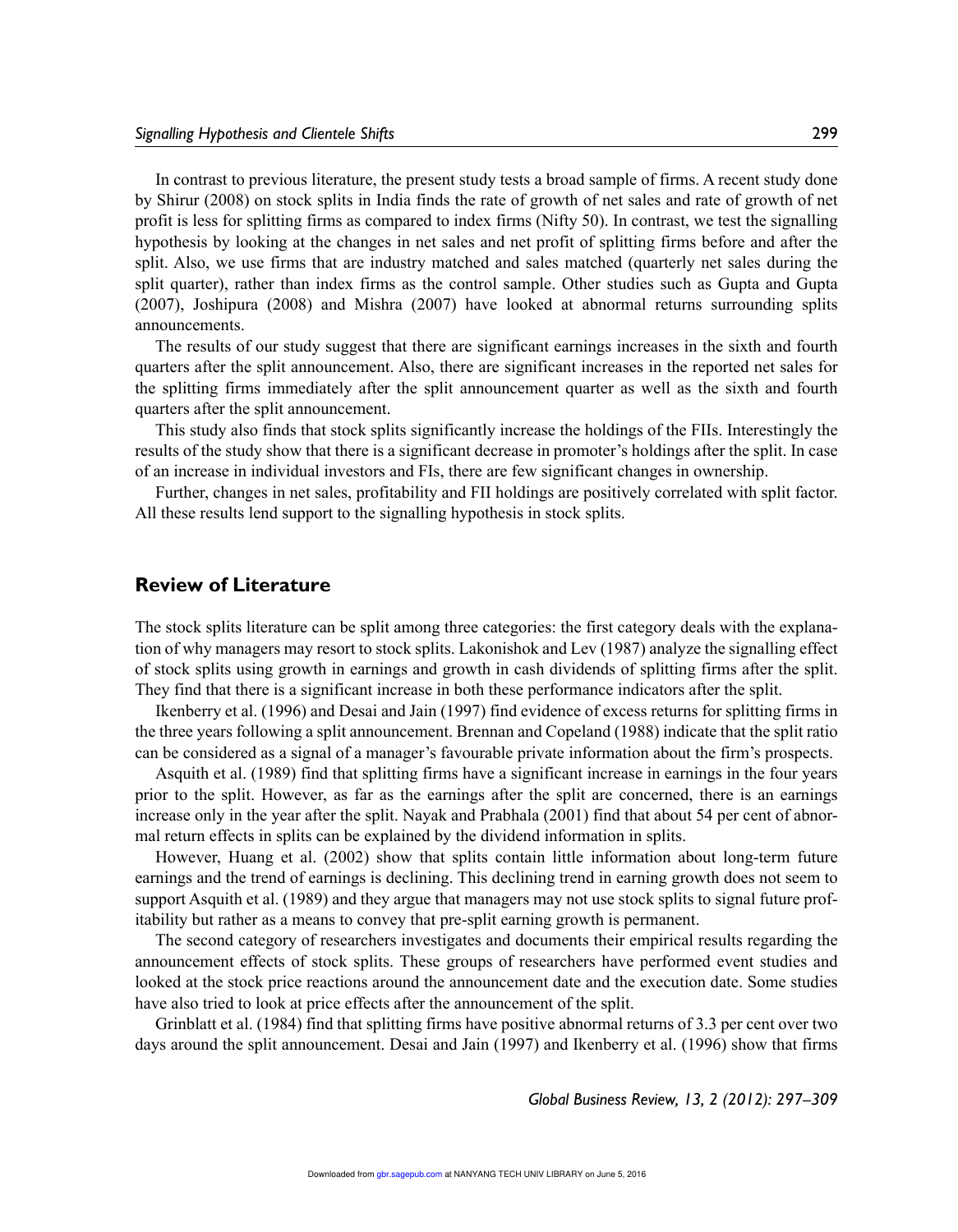that split their stocks earn positive abnormal returns one and three years after the split, respectively. In support of the signalling hypothesis, Conroy and Harris (1999) find that abnormal returns after stock splits are higher when the split ratio is higher, and also that analysts tend to increase their earnings forecast for the splitting firm.

The third category of papers deals with the impact of stock splits on variables such as variance of return, volume, liquidity and betas. Previous research found that splits have significant liquidity effects (Copeland, 1979; Lakonishok and Lev, 1987; Conroy et al., 1990). Ohlson and Penman (1985) find that stock price volatility also tends to increase significantly following the split. Brennan and Copeland (1988) find that the beta coefficients of splitting firms increase after splits.

Some researchers tried to investigate the change in ownership structure as an extension of signalling hypothesis. One argument regarding why we would expect ownership structure to change after splits is based on the idea that since a split makes a stock's price lower, individual investors can afford to buy the stock, and hence increase their holdings. Lakonishok and Lev (1987) show that after the split, individual ownership increases in the stock

A second argument is based on trading costs. As shown by Conroy et al. (1990), if the relative bid/ask spread increases following a split, we would expect institutional holdings to come down after the splits, since the bid/ask spread incurred by institutional investors is higher due to more frequent trading.

However, using a sample of firms without confounding events surrounding the split, Mukherji et al. (1997) show that stock splits result in an increase in the number of both institutional and individual investors and they do not affect the proportion of equity held by institutions. They also find that the split factor is positively related to the changes in the number of institutional and individual shareholders.

In another work Dennis and Strickland (1998) study splitting firms based on previous institutional ownership, and find that the percentage increase in institutional ownership are greatest for firms that currently have low institutional ownership. The logic of this behaviour is that if most of the current share-holders are individual investors, then institutions would buy stocks from individual investors and we would expect an increase in institutional ownership.

Generally, the above findings show an increase in the ownership of individual investors after the split, either due to the lower trading price or high bid/ask spreads after the split.

We study the signalling effect of stock splits in the Indian context by focusing on two variables: earnings and sales to check if they change after the split. Furthermore, we also look at the changes in holding patterns after the split, to see if there is any significant change, and whether the change is consistent with the signalling hypothesis of stock splits.

# **Hypotheses**

### *Hypothesis One*

Null: Splitting firms do not experience significant changes in earnings and net sales subsequent to the split.

Alternate: Due to the positive signals conveyed by a split, splitting firms should experience significant increase in earnings and net sales in the quarters subsequent to the split announcement.

```
Global Business Review, 13, 2 (2012): 297–309
```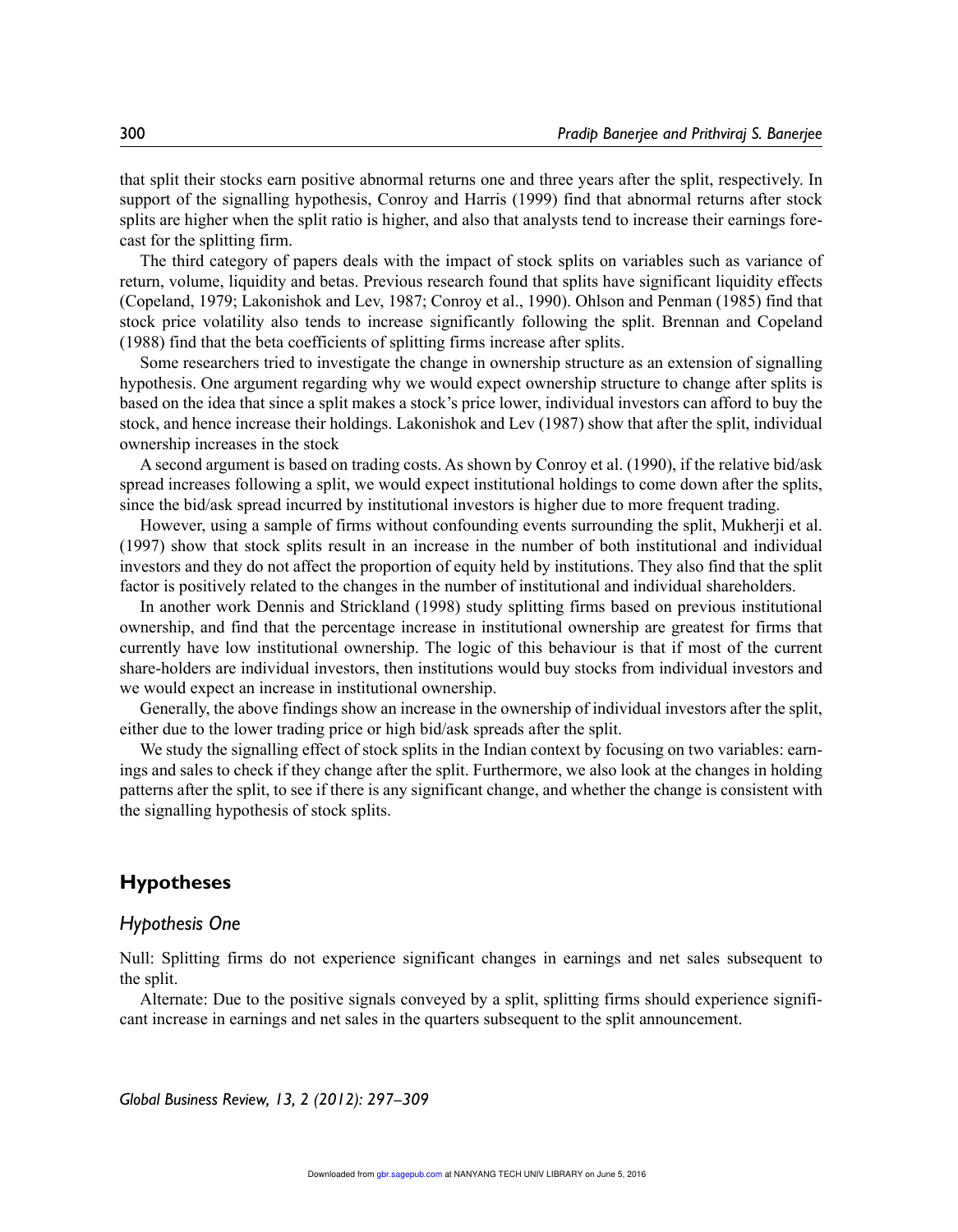### *Hypothesis Two*

Null: There is no significant change in the holdings of institutional investors (FIIs and FIs) for splitting firms in the quarters subsequent to the split.

Alternate: Since institutional investors (FIIs and FIs) are better equipped to process the positive signals conveyed by a stock split, splitting firms should exhibit a significant increase in the holdings of institutional investors (FIIs and FIs) in the splitting firms in the quarters subsequent to the split announcement.

### *Hypothesis Three*

Null: There is no significant relationship between the split factor, increases in net sales, profitability, and FII ownership.

Alternate: Since the strength of the signal (in splits) increases with the split factor, increases in net sales, profitability, and FII ownership should be positively related to the split factor.

# **Data and Methodology**

This study was done for the period from 2000 to 2008. During this period a total of 664 stock splits events were found. The Prowess database maintains the data of quarterly holding pattern from the year 2002, so the study period was further modified to 2002–2008. The split announcement dates are collected from ICICI Direct.com Research website. Out of the total sample a large number of stocks are eliminated as the announcement date of the split events was not found. Moreover some firms were eliminated whose holding pattern information was missing for the test period. The final sample consists of 226 stock splits.

The study also uses a broad control sample of 226 non-splitting firms from 2002 to 2008. Two criteria have been considered while choosing the control firms; the firm should belong to the same industry and the quarterly net sales of the control firms should close to the experimental firms.

The relevant information like net sales, net profits, quarterly holdings of FIs, FIIs and individual investors are collected for the sixth, fourth and first quarters before and after the split quarter. This is similar to the methodology followed by Lakonishok and Lev (1987) who analyze the signalling effect using two major corporate performance indicators: growth in earnings and growth in cash dividends for 1 to 20 quarters before and after the split.

To ensure the valid estimates of the measure and avoid contamination effect, the study has taken only those stocks, where there is no other announcement within the five days of the stock split announcement date. This means that the stock split announcements are free from any other announcement like cash dividend, bonus issue or rights issue, etc. (This criteria is used by several researchers like, Asquith et al. (1989), Dravid (1987), Grinblatt et al. (1984), Koski (1998), Lamoureux and Poon (1987)).

The obvious question that arises here is why have the institutional holding been divided into two parts, that is, FIs and FIIs. In the Indian context FIIs have a special significance along with the domestic FIs. This categorization of two institutional investors is highly unlikely in other western stock markets.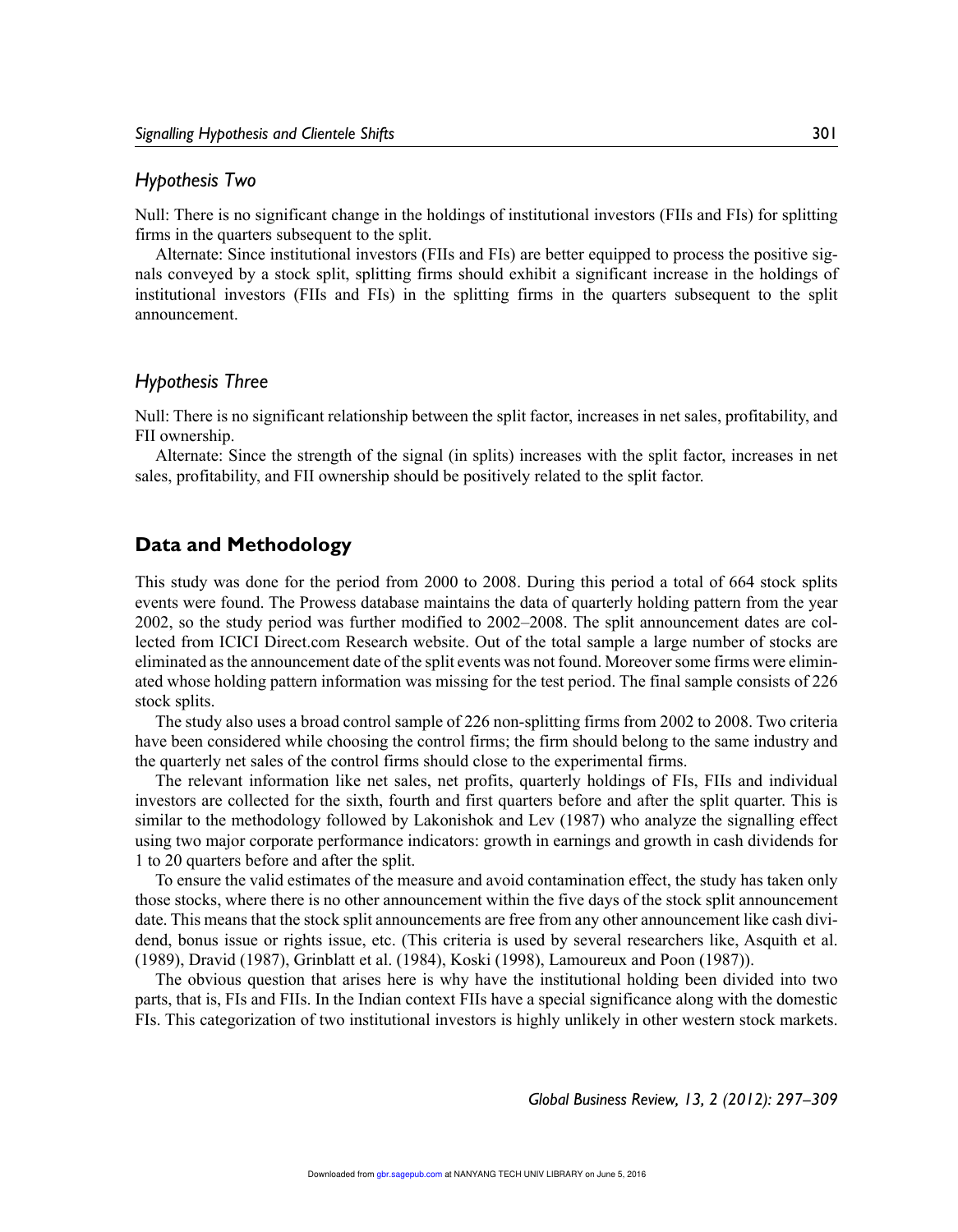As the Indian stock market has low breadth and depth, hence the flow of foreign institutional funds makes a very large impact in the Indian market. The foreign institutional holdings are also not as stable as Indian financial institutions.

To examine the importance of the split factor in signalling, the study categories the split firms into two major split factors 2-for-1 and 5-for-1. Data for all the variables used in the study have been obtained from CMIE PROWESS database.

# **Findings**

Panels A, B and C of Table 1 show the quarterly mean and median of net sales and net profits, percentage of institutional holding and percentage of individual and promoter's holdings respectively, of the

| Table I. Some Example to the Sample Firms for Control Variable |  |
|----------------------------------------------------------------|--|
|----------------------------------------------------------------|--|

|                 |                                   |                           | <b>Net Sales</b> |                                       | <b>Net Sales</b> |
|-----------------|-----------------------------------|---------------------------|------------------|---------------------------------------|------------------|
|                 |                                   |                           | I Ouarter        |                                       | I Quarter        |
|                 | <b>Split Firms</b>                | Industry                  | before Split     | Comparable Firms                      | before Split     |
| $\mathbf{I}$    | Computech International           | Computers-Software        | 22.02            | <b>Blue Information</b>               | 19.14            |
|                 | Ltd.                              |                           |                  | Technology Ltd.                       |                  |
| $\overline{2}$  | Hindustan Unilever Ltd.           | Personal Care             | 2497.18          | Nirma Ltd.                            | 2879.72          |
| 3               | Hero Honda Motors Ltd.            | Auto                      | 849.22           | L M L Ltd.                            | 951.99           |
| $\overline{4}$  | Aurobindo Pharma Ltd.             | Pharmaceuticals           | 305.87           | Pfizer Ltd.                           | 323.14           |
| 5               | Havells India Ltd.                | <b>Electric Equipment</b> | 86.28            | Bajaj Electricals Ltd.                | 109.08           |
| 6               | Madras Cements Ltd.               | Cement                    | 183.91           | Birla Corporation Ltd.                | 149.98           |
| $\overline{7}$  | Bajaj Hindusthan Ltd.             | Sugar                     | 118.81           | Dhampur Sugar Mills<br>Ltd.           | 105.5            |
| 8               | Motherson Sumi Systems<br>Ltd.    | Auto Ancl                 | 113.41           | Denso India Ltd.                      | 129.57           |
| 9               | Chemfab Alkalis Ltd.              | Chemicals                 | 23.19            | <b>Alkyl Amines</b><br>Chemicals Ltd. | 21.62            |
| 10              | Super Spinning Mills Ltd.         | <b>Textiles</b>           | 86.53            | Siyaram Silk Mills Ltd.               | 97.72            |
| $\mathbf{H}$    | Hexaware Technologies Ltd.        | Computers                 | 81.56            | 31 Infotech Ltd.                      | 83.63            |
| 12              | Hindalco Industries Ltd.          | Aluminium                 | 2207.1           | National Aluminium<br>Co. Ltd.        | 2873.7           |
| $\overline{13}$ | Shrenuj & Co. Ltd.                | Diamond Cutting           | 140.34           | Suashish Diamonds<br>Ltd.             | 141.89           |
| 14              | $E$   H Ltd.                      | Hotel                     | 246.98           | Asian Hotels Ltd.                     | 188.47           |
| 15              | Simplex Infrastructures Ltd.      | Construction              | 396.27           | Parsvnath Developers<br>Ltd.          | 356.3            |
| 16              | Apollo Tyres Ltd.                 | Auto Ancl                 | 910.21           | K Tyre & Inds. Ltd.                   | 847.43           |
| 17              | Finolex Cables Ltd.               | Cables                    | 334.06           | <b>Precision Wires</b>                | 423.21           |
|                 |                                   |                           |                  | India Ltd.                            |                  |
| 18              | Gulf Oil Corpn. Ltd.              | Lubricants                | 165.81           | Savita Oil                            | 187.27           |
|                 |                                   |                           |                  | Technologies Ltd.                     |                  |
| 19              | Lloyds Metals & Engineers<br>Ltd. | Steel                     | 82.26            | Kamdhenu Ispat Ltd.                   | 91.47            |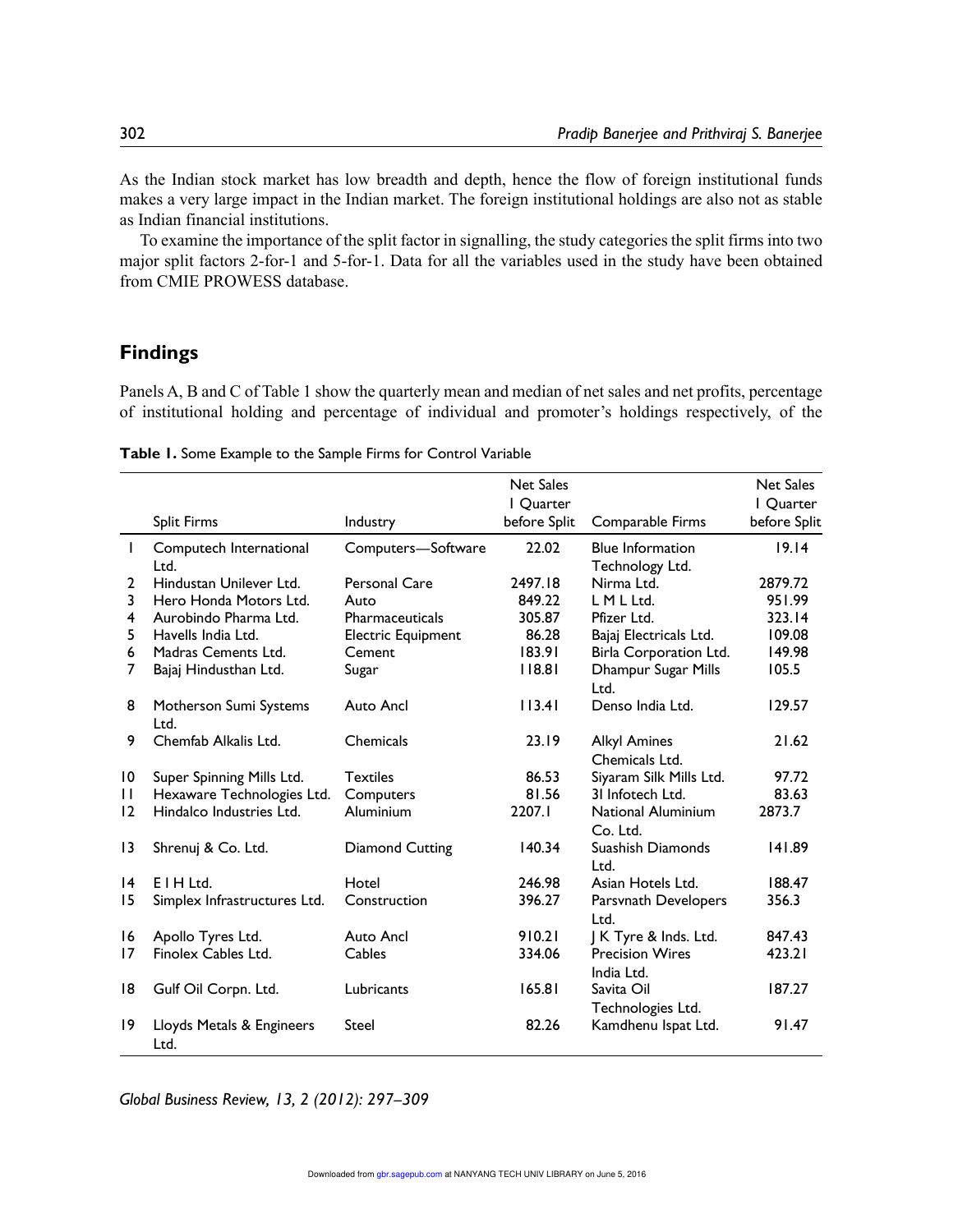#### **Table 1.** Panel A

The Mean and Median of Net Sales and Net Profit of the Splitting Stocks

This table presents the pre- and post-splits means and medians of average net sales and average net profit for firms which split their stocks during 2002 to 2008.

|                |           | Pre-announcement |            |        | Post-announcement |        |            |        |  |
|----------------|-----------|------------------|------------|--------|-------------------|--------|------------|--------|--|
|                | Net Sales |                  | Net Profit |        | <b>Net Sales</b>  |        | Net Profit |        |  |
| <b>Ouarter</b> | Mean      | Median           | Mean       | Median | Mean              | Median | Mean       | Median |  |
|                | 1916.6    | 866.6            | 183.1      | 75.3   | 2132.3            | 981.0  | 218.3      | 83.3   |  |
| 4              | 1572.5    | 752.I            | 14 I.I     | 72.0   | 2618.0            | 1226.1 | 257.9      | 11.2   |  |
| 6              | 430.9     | 735.9            | 108.7      | 54.6   | 2886.4            | 1442.7 | 272.0      | 98.8   |  |

#### **Table 1.** Panel B

Institutional Ownership Mean and Median for Split Sample

This table presents the pre- and post-split mean and median % of FI holdings and % of FII holdings for firms which split their stocks during 2002 to 2008.

(in % of total holding)

(in % of total holding)

|         |      |                              | Pre-announcement                          |        | Post-announcement            |        |                                           |        |  |
|---------|------|------------------------------|-------------------------------------------|--------|------------------------------|--------|-------------------------------------------|--------|--|
|         |      | <b>Financial Institution</b> | Foreign Institutional<br><b>Investors</b> |        | <b>Financial Institution</b> |        | Foreign Institutional<br><b>Investors</b> |        |  |
| Quarter | Mean | Median                       | Mean                                      | Median | Mean                         | Median | Mean                                      | Median |  |
|         | 7.38 | 5.165                        | 6.73                                      | 2.63   | 7.36                         | 5.00   | 7.83                                      | 3.89   |  |
| 4       | 6.92 | 4.71                         | 4.80                                      | ا ۱.۵  | 6.96                         | 5.45   | 8.46                                      | 5.12   |  |
| 6       | 8.70 | 4.58                         | 3.26                                      | 0.02   | 7.99                         | 6.44   | 9.58                                      | 6.29   |  |

#### **Table 1.** Panel C

Ownership of Individual Investors and Promoters for Split Sample

This table presents the pre- and post-split mean and median % of individual investor holdings in for firms which split their stocks during 2002 to 2008.

|         |                    | Pre-announcement |                  |        |                    |        |           |        |
|---------|--------------------|------------------|------------------|--------|--------------------|--------|-----------|--------|
| Ouarter | <b>Individuals</b> |                  | <b>Promoters</b> |        | <b>Individuals</b> |        | Promoters |        |
|         | Mean               | Median           | Mean             | Median | Mean               | Median | Mean      | Median |
|         | 21.24              | 18.12            | 51.65            | 52. I  | 21.38              | 18.15  | 50.65     | 50.93  |
| 4       | 22.91              | 18.51            | 52.89            | 52.96  | 22.25              | 16.94  | 50.09     | 50.57  |
| 6       | 23.76              | 16.4             | 52.96            | 52.79  | 21.21              | 16.4   | 50.10     | 50.09  |
|         |                    |                  |                  |        |                    |        |           |        |

splitting stocks during 2002–2008. The pre- and post-split periods are divided into three separate quarters, that is, sixth, fourth and first quarters before and after the split. The results show that net sales, net profits and percentage of FII holdings are greater in the quarters subsequent to the splits.

Table 2 shows that there is a significant increase in net sales and net profits for the first, fourth and sixth quarters after the split for the splitting firms.

#### *Global Business Review, 13, 2 (2012): 297–309*

 $($ ₹ in millions)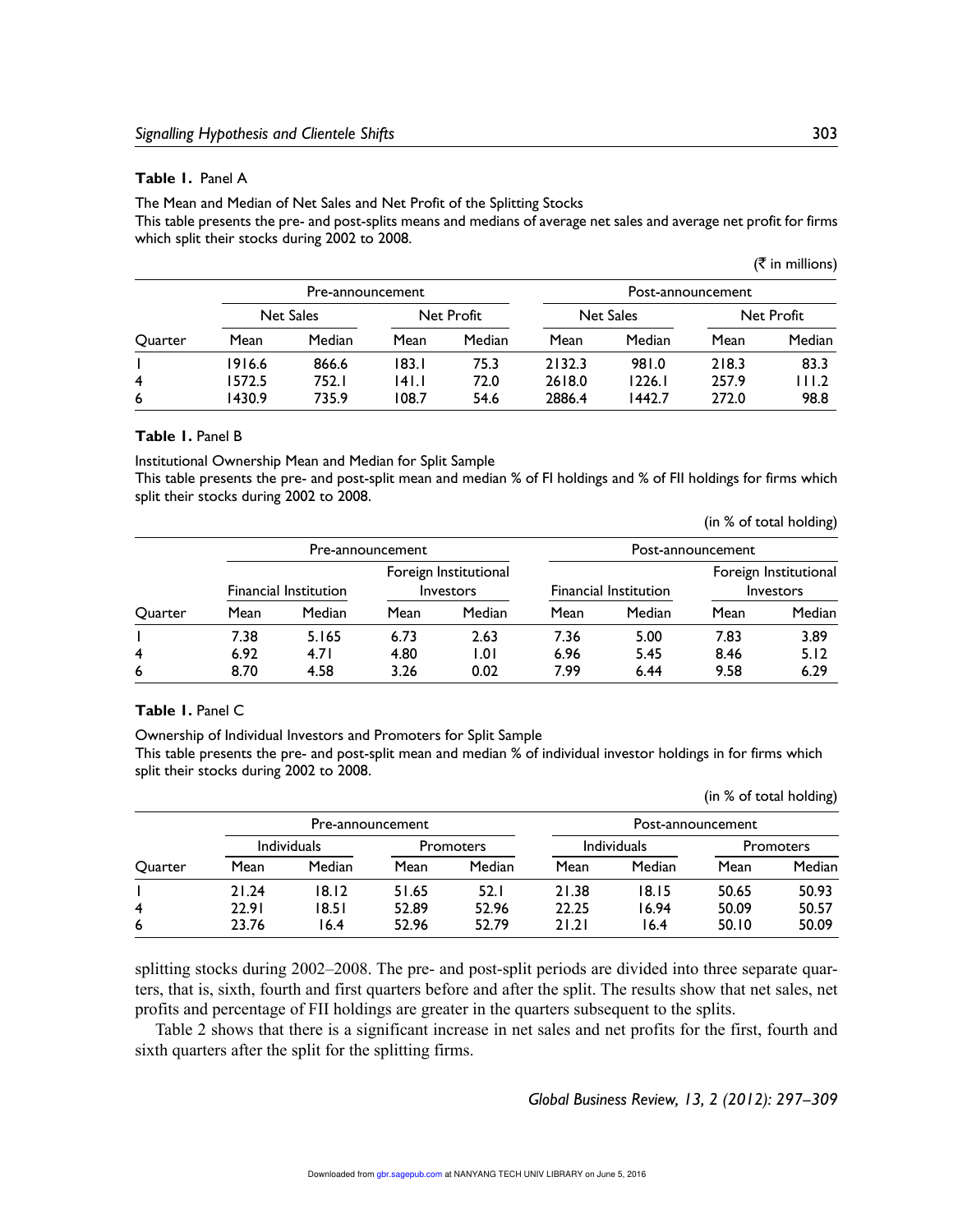**Table 2.** Net Sales and Net Profit Properties around Stock Splits for Splitting Firms

The table presents the change in the net sales and net profit for sixth, fourth and first quarter before and after the splits. The pair-wise difference is calculated as the net sales (net profits) in the sixth/fourth/first quarter after the split minus the net sales (net profits) in the sixth/fourth/first quarter before the split. The t-statistic (from the paired t-test) is for the test of the null hypothesis that sample mean equals zero. The p-value is reported in parentheses.

|                  |                         | 6 Quarters                               |                                | 4 Quarters                                  |                                | I Quarter                           |  |  |
|------------------|-------------------------|------------------------------------------|--------------------------------|---------------------------------------------|--------------------------------|-------------------------------------|--|--|
| Category         | Pair-wise<br>Difference | t-statistic                              | Pair-wise<br><b>Difference</b> | t-statistic                                 | Pair-wise<br><b>Difference</b> | t-statistic                         |  |  |
| <b>Net Sales</b> | 1455.4                  | $6.966***$                               | 1045.6                         | 7.0381***                                   | 215.7                          | $3.155***$                          |  |  |
| Net Profit       | 163.3                   | $(5.25E-11)$<br>$5.196***$<br>(5.24E-07) | 116.8                          | $(2.63E-11)$<br>$6.1968***$<br>$(2.94E-09)$ | 35.21                          | (0.0018)<br>2.2354<br>$(0.0263)$ ** |  |  |

**Note:** ∗, ∗∗ and ∗∗∗ indicate significance at 10%, 5% and 1% levels, respectively.

Table 3 shows the difference in the changes in sales and profits for splitting firms versus control firms. The results show that the increase in net sales and profits is significantly greater for splitting firms over that of control firms for the fourth and sixth quarters after the split. Thus, the findings of Tables 2 and 3 enable us to reject the null hypothesis for hypothesis one, and lend support to the signalling theory which states that stock splits are used by managers to signal future profitability of the firm.

#### **Table 3.** Comparative Statistics: Splitting companies versus Control Companies

This table presents the mean difference between pre- and post-split net sales and net profit for the split firms and the control firms during 2000 to 2008. The pair-wise difference is calculated as the net sales (net profits) in the sixth/fourth/first quarter after the split minus the net sales (net profits) in the sixth/fourth/first quarter before the split. The t-statistic (from the paired t-test) is for the test of the null hypothesis that the difference in pair-wise difference between the splitting firms and control firms equals zero. The p-value is reported in parentheses.

|                  |              | <b>Ouarter 6</b>               |                     |                                | Quarter 4           | Quarter 1                      |                     |  |
|------------------|--------------|--------------------------------|---------------------|--------------------------------|---------------------|--------------------------------|---------------------|--|
|                  |              | Pair-wise<br><b>Difference</b> | t-stat<br>(p-value) | Pair-wise<br><b>Difference</b> | t-stat<br>(p-value) | Pair-wise<br><b>Difference</b> | t-stat<br>(p-value) |  |
| <b>Net Sales</b> | <b>Split</b> | 1455.4                         | 2.486               | 1045.6                         | 3.428               | 215.7                          | 1.509               |  |
|                  | Control      | 747.6                          | $(0.014)$ **        | 435.6                          | $(0.0007)$ ***      | 74.2                           | (0.132)             |  |
| Net Profit       | Split        | 163.3                          | 2.124               | 116.8                          | 2.635               | 35.2                           | 1.063               |  |
|                  | Control      | 70.4                           | $(0.034)$ **        | 43.1                           | $(0.009)$ ***       | $-0.48$                        | (0.288)             |  |

 $(\bar{\tau}$  in millions)

 $($ ₹ in millions)

**Note:** ∗, ∗∗ and ∗∗∗ indicate significance at 10%, 5% and 1% levels, respectively.

Table 4 shows the FIs, FIIs and Individuals' holdings around stock splits. The results show that there is a significant increase in the FII holding (percentage) in the first, fourth and sixth quarters after the split. In the case of Promoter's holdings (percentage) there is a significant decrease in the first, fourth and sixth quarters after the split. For individual holdings, there is actually a significant decrease in the individual holdings (percentage) in the sixth quarter after the split.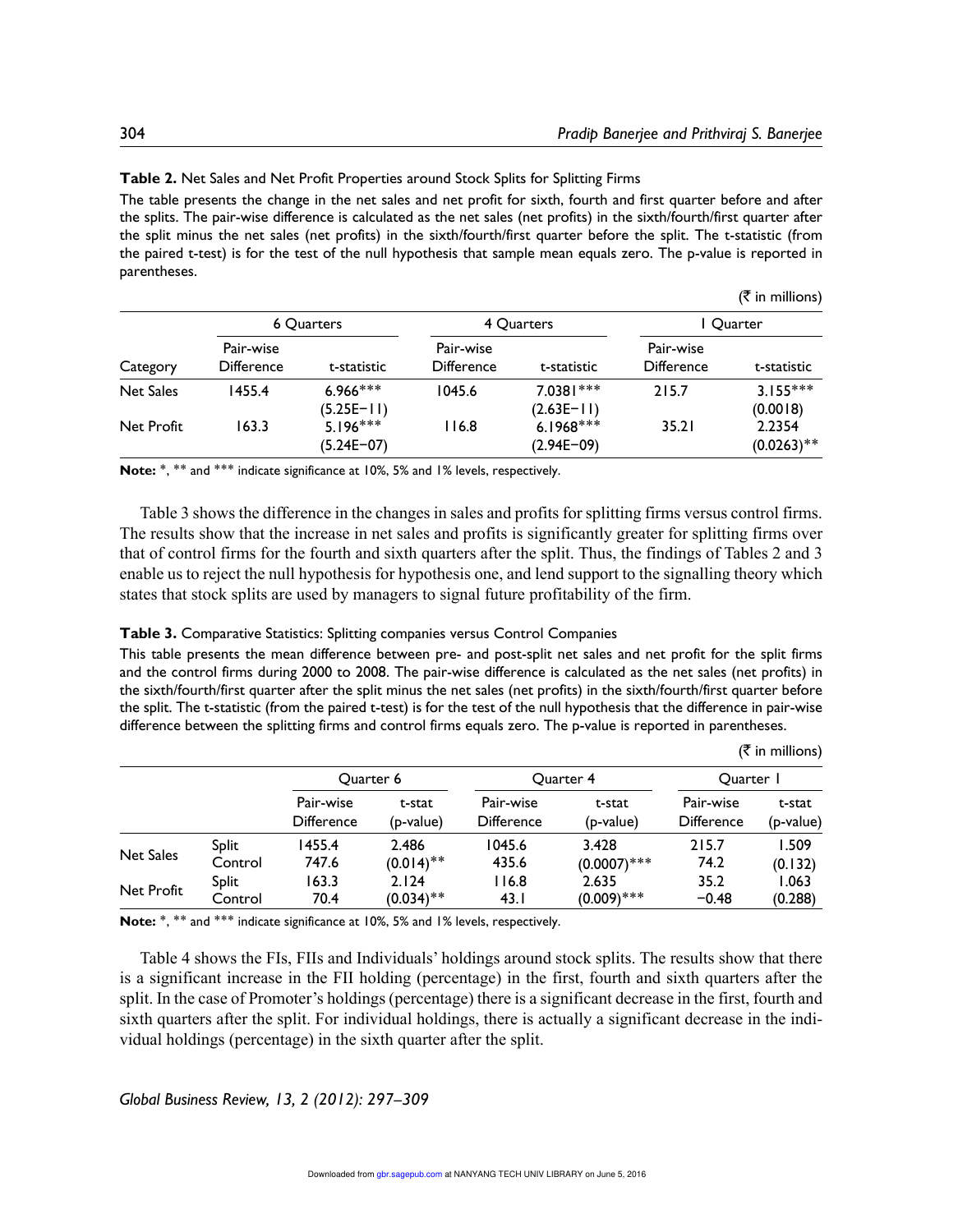**Table 4.** FIs, FIIs, Individuals and Promoters Holding Properties around Stock Splits

The table presents the change in the holding pattern of financial institutions, foreign institutional investors and individual investors in the sixth, fourth and first quarters before and after the split. The pair-wise difference is calculated as the % holding in the sixth/fourth/first quarter after the split minus the % holding in the sixth/fourth/ first quarter before the split. The t-statistic (from the paired t-test) is for the test of the null hypothesis that sample mean equals zero. The p-value is reported in parentheses.

|                                    |                                | <b>6 Quarters</b>          |                                | 4 Quarters                  |                                | I Quarter               |
|------------------------------------|--------------------------------|----------------------------|--------------------------------|-----------------------------|--------------------------------|-------------------------|
| Category                           | Pair-wise<br><b>Difference</b> | t-statistic                | Pair-wise<br><b>Difference</b> | t-statistic                 | Pair-wise<br><b>Difference</b> | t-statistic             |
| <b>Financial Institutions</b>      | $-0.717$                       | $-0.6369$<br>(0.525)       | 0.0425                         | 0.0948<br>(0.9245)          | $-0.025$                       | $-0.1436$<br>(0.8859)   |
| Foreign<br>Institutional Investors | 6.323                          | $8.707***$<br>$(2.83E-15)$ | 3.6677                         | $6.6563***$<br>$(3.06E-10)$ | 1.0965                         | $3.470***$<br>(0.00065) |
| Individual                         | $-2.547$                       | $-3.046***$<br>(0.0027)    | $-0.6555$                      | $-0.8966$<br>(0.371)        | 0.1454                         | 0.4529<br>(0.6512)      |
| Promoter                           | $-2.853$                       | $-3.474***$<br>(0.000)     | $-2.805$                       | $-3.960***$<br>(0.000)      | $-1.003$                       | $-2.950***$<br>(0.003)  |

**Note:**  $*$ ,  $**$  and  $***$  indicate significance at 10%, 5% and 1% levels, respectively.

#### **Table 5.** Comparative Statistics: Splitting Companies versus Control Companies

This table presents the mean difference between pre- and post-splits holding pattern of individual and institution for the split firms and the control firms during 2002 to 2008. The pair-wise difference is calculated as the % holding in the sixth/fourth/first quarter after the split minus the % holding in the sixth/fourth/first quarters before the split. The t-statistic (from the paired t-test) is for the test of the null hypothesis that the difference in pair-wise difference between the splitting firms and control firms equals zero. The p-value is reported in parentheses.

|  |  |  |  | (in % of total holding) |  |  |  |
|--|--|--|--|-------------------------|--|--|--|
|--|--|--|--|-------------------------|--|--|--|

|            |              |                                | 6 Quarter           |                                | 4 Quarter               |                                | l Ouarter           |  |
|------------|--------------|--------------------------------|---------------------|--------------------------------|-------------------------|--------------------------------|---------------------|--|
|            |              | Pair-wise<br><b>Difference</b> | t-stat<br>(p-value) | Pair-wise<br><b>Difference</b> | t-stat<br>(p-value)     | Pair-wise<br><b>Difference</b> | t-stat<br>(p-value) |  |
| FI.        | Split        | $-0.71$                        | $-0.556$            | 0.0425                         | 0.945                   | $-0.025$                       | 0.716               |  |
|            | Control      | $-0.002$                       | (0.578)             | $-0.567$                       | (0.346)                 | $-0.26$                        | (0.475)             |  |
|            | Split        | 6.32                           | 4.271               | 3.667                          | 2.41                    | 1.096                          | 1.641               |  |
| <b>FII</b> | Control      | 2.34                           | $(0.00003)$ ***     | 1.892                          | $(0.017)$ <sup>**</sup> | 0.316                          | (0.102)             |  |
|            | <b>Split</b> | $-2.55$                        | $-1.267$            | $-0.655$                       | 0.339                   | 0.145                          | 1.156               |  |
| Individual | Control      | $-1.19$                        | (0.207)             | $-0.946$                       | (0.734)                 | $-0.326$                       | (0.249)             |  |
| promoters  | Split        | $-2.853$                       | $-1.78427$          | $-2.805$                       | $-2.4785$               | $-1.003$                       | $-1.30968$          |  |
|            | Control      | $-0.93009$                     | $(0.0758)^*$        | $-0.10668$                     | $(0.0139)$ **           | $-0.31226$                     | (0.1917)            |  |

**Note:** ∗, ∗∗ and ∗∗∗ indicate significance at 10%, 5% and 1% levels, respectively.

Table 5 presents the mean difference between pre and post-split holding pattern of individual, promoter and institution for the split firms and the control firms. The table shows that increase in the FII holdings (percentage) is significantly greater for splitting firms than control firms for the fourth and sixth quarters after the split. Promoter's holdings (percentage) are significantly lower for splitting firms than control firms for only the fourth quarters after the split. The findings of Tables 4 and 5 enable us to reject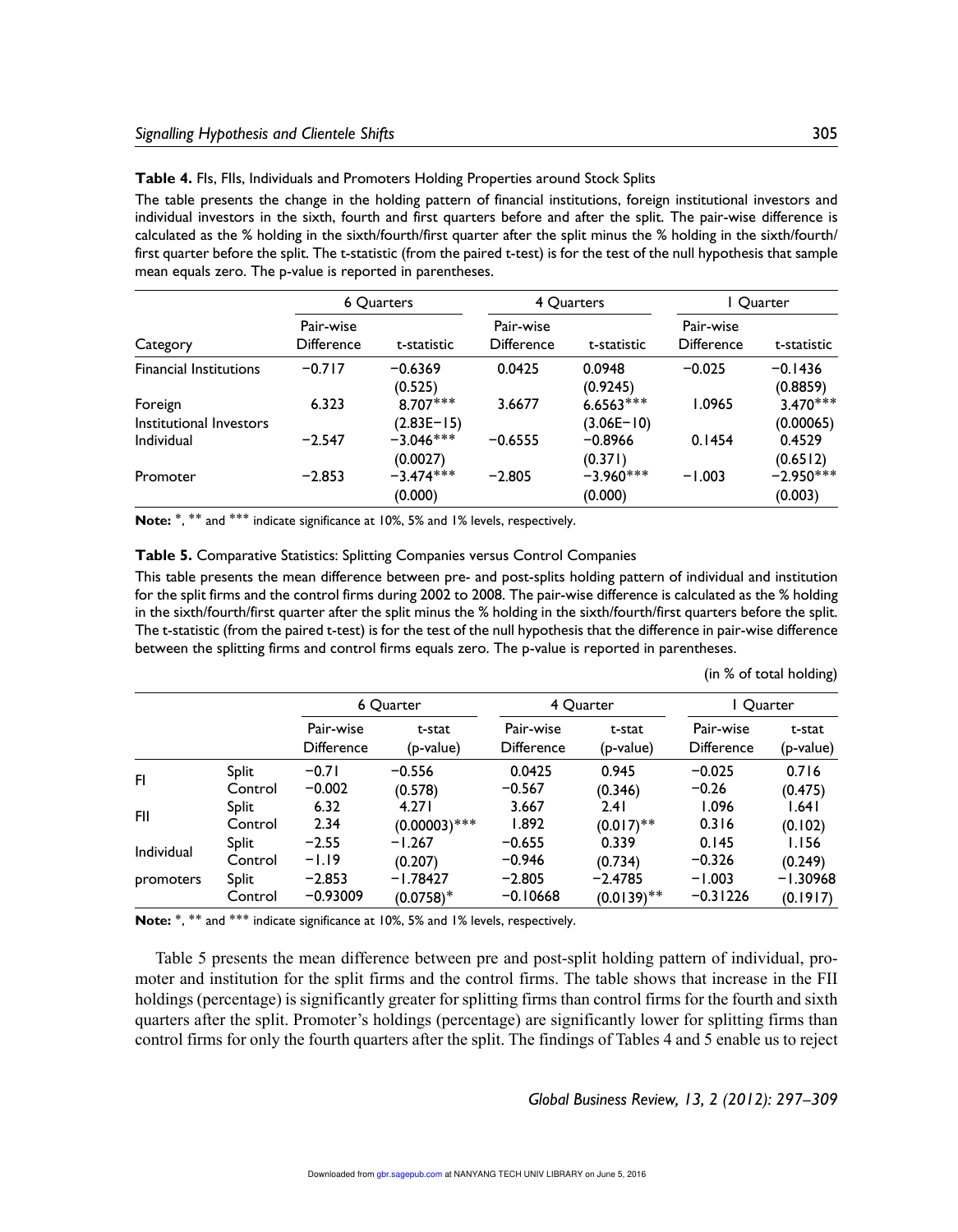the null hypothesis for hypothesis two, and lend support to the signalling theory which states that institutional investors are able to process the signal in splits efficiently.

Table 6 shows the net sales and net profit sorted by the split factor. This table shows that greater the increases in both net sales and net profits, higher the split factor.

Table 7 shows the FIs, FIIs and Individuals' holding changes sorted by split factor. Here we see that the changes in FII holdings (percentage) are greater for the 5-for-1 split than for the 2-for-1 split. Thus there is more signalling in the 5-for-1 split versus the 2-for-1 split, and FIIs are able to process this information. This evidence in Tables 6 and 7 enables us to reject the null hypothesis for hypothesis three, and support the signalling theory which states that the strength of the signal in splits increases with the split factor.

Thus, we reject hypothesis one, two and three, and conclude that the signalling effect of stock splits is prevalent in Indian markets.

#### **Table 6.** Net Sales and Net Profit Properties as per Split Factor Sort

The table presents the change in the net sales and net profit for sixth, fourth and first quarter before and after the splits based on two split factors: 2-for-1and 5-for-1. The pair-wise difference is calculated as the net sales (net profits) in the sixth/fourth/first quarter after the split minus the net sales (net profits) in the sixth/fourth/first quarters before the split. The t-statistic (from the paired t-test) is for the test of the null hypothesis that sample mean equals zero. The p-value is reported in parentheses.

|                        |             | 6 Quarters<br>Pair-wise Difference | 4 Quarters       | Pair-wise Difference | 1 Ouarter<br>Pair-wise Difference |            |
|------------------------|-------------|------------------------------------|------------------|----------------------|-----------------------------------|------------|
| Split Ratio            | Net Sales   | Net Profit                         | <b>Net Sales</b> | Net Profit           | <b>Net Sales</b>                  | Net Profit |
| $2$ -for- $\mathsf{l}$ | $4.3655***$ | $3.3242***$                        | $4.6667***$      | 1.3589               | $3.0013***$                       | 0.7728     |
|                        | (7.83E-05)  | (0.0018)                           | $(2.4E-04)$      | (0.1804)             | (0.0042)                          | (0.4433)   |
| 5-for-1                | $6.1453***$ | $4.7356***$                        | $6.0740***$      | 3.8235*              | 1.5034                            | 1.7998*    |
|                        | (1.06E-08)  | $(5.99E-06)$                       | $(1.18E-08)$     | (0.0002)             | (0.1349)                          | (0.0739)   |

**Note:** ∗, ∗∗ and ∗∗∗ indicate significance at 10%, 5% and 1% levels, respectively.

#### **Table 7.** FIs, FIIs and Individuals Holding Properties as per Split Factor Sort

The table presents the change in the holding pattern of financial institutions, foreign institutional investors and individual investors in the sixth, fourth and first quarters before and after the split based on two split factors: 2-for-1 and 5-for-1. The pair-wise difference is calculated as the % holding in the sixth/fourth/first quarter after the split minus the % holding in the sixth/fourth/first quarters before the split. The t-statistic (from the paired t-test) is for the test of the null hypothesis that sample mean equals zero. The p-value is reported in parentheses.

|                        | 6 Quarters           |              |            | 4 Quarters           |              |            | l Ouarter            |            |           |
|------------------------|----------------------|--------------|------------|----------------------|--------------|------------|----------------------|------------|-----------|
|                        | Pair-wise Difference |              |            | Pair-wise Difference |              |            | Pair-wise Difference |            |           |
| <b>Split Ratio</b>     | FI                   | FII          |            | FI                   | FII          |            | FI                   | FII        |           |
| $2$ -for- $\mathsf{l}$ | 1.6403               | $4.88***$    | $-2.115**$ | 0.9280               | $3.40***$    | 0.0224     | $-1.6082$            | 0.3407     | $1.89*$   |
|                        | (0.112)              | (0.0004)     | (0.0438)   | (0.3605)             | (0.0018)     | (0.9822)   | (0.117)              | (0.735)    | (0.0679)  |
| $5$ -for- $\mathsf{l}$ | *1.66                | $7.39***$    | $-3.99***$ | I.I677               | $5.91***$    | $-3.09***$ | 0.6199               | $3.435***$ | $-0.0439$ |
|                        | (0.099)              | $(4.23E-11)$ | (0.0001)   | (0.2453)             | $(3.38E-08)$ | (0.0025)   | (0.536)              | (0.0008)   | (0.965)   |

**Note:** ∗, ∗∗ and ∗∗∗ indicate significance at 10%, 5% and 1% levels, respectively.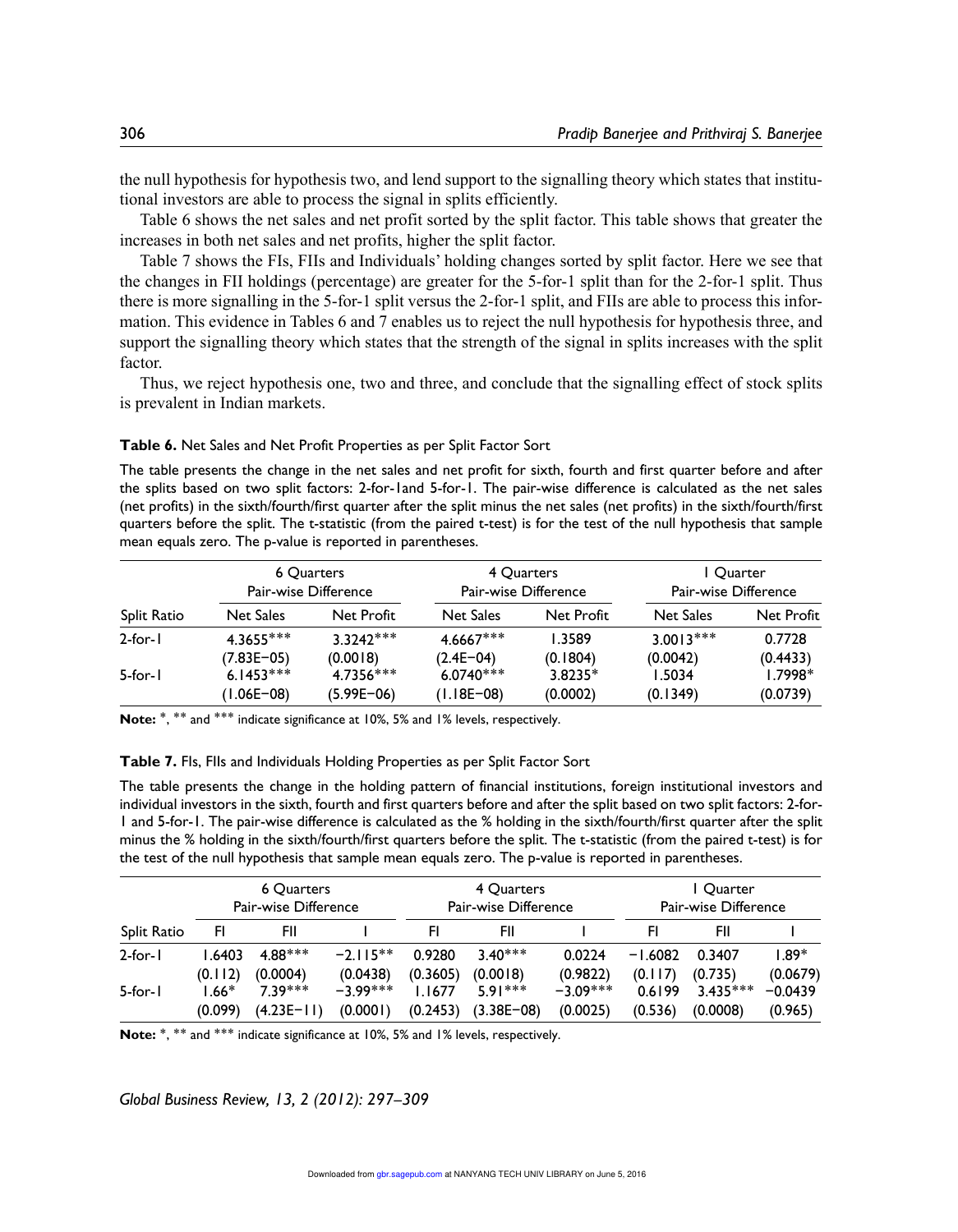# **Conclusion**

The purpose of this study is to analyze if the announcement of stock splits convey positive information about the firm, as suggested by the signalling theory of stock splits, and if institutional investors are better able to process this information.

The study examines the change in average net sales and changes in average net profit of the splitting firms for the sixth, fourth, and first quarters after the split. The results of this study suggest that stock splits provide information to investors concerning future sales and profits. More precisely, there are significant earnings increases in net profits in the sixth and fourth quarters after the split announcement. Also there is a significant increase in the reported net sales for the splitting firms immediately after the split announcement quarter as well as fourth and sixth quarters after the split announcements (see Tables 8, 9 and 10).

The study compares the change in net sales and net profit for the splitting firms with control firms and finds evidence of significantly higher quarterly net sales and the net profits of the companies going for stock splits as compared to the mean net sales and net profit of the control companies for the sixth and fourth quarters after the split events.

The other major finding is that stock splits significantly increase the holdings of the FIIs. The study tests a broad control sample of non-splitting firms and finds that there is also significant increase in the average holdings of the FIs for the sixth, fourth and first quarters in the post-split period compared to pre-split period. Furthermore, the study finds the mean difference of foreign institutional investors

**Table 8.** Net Sales and Net Profit Properties as per Average Daily Market Capitalization (Quintile Division) for Splitting Firms

The table presents the change in net sales and net profit for sixth, fourth and first quarter before and after the split. The whole split sample divided into quintile range based on average daily market capitalization of the stock. The first quintile consists of the lowest daily market capitalization stocks (small cap stocks), the next quintile consists of the next highest daily market capitalization value (small to medium market cap) and similarly the last quintile consists of the highest daily market capitalization value (large cap stocks). The t-statistic of the null hypothesis is for the test of the null hypothesis that sample mean equals zero. The p-value is reported in parentheses.

| Quintile     | 6 quarters<br>Before and After |             | 4 Quarters<br>Before and After |             | I Quarter<br>Before and After |                   |
|--------------|--------------------------------|-------------|--------------------------------|-------------|-------------------------------|-------------------|
|              | <b>Net Sales</b>               | Net Profit  | <b>Net Sales</b>               | Net Profit  | <b>Net Sales</b>              | <b>Net Profit</b> |
| I. Up to ₹ I | $2.4589**$                     | 1.0785      | $2.6619**$                     | 1.4830      | 2.0688**                      | $1.790*$          |
| billion      | (0.0175)                       | (0.2861)    | (0.0102)                       | (0.1562)    | (0.0429)                      | (0.0785)          |
| 2. ₹ ।–₹ 3   | 4.4887***                      | $2.9546***$ | 5.0880***                      | $1.8083*$   | $2.1847**$                    | $-0.5402$         |
| billion      | (4.35E-05)                     | (0.0048)    | $(4.69E-06)$                   | (0.0761)    | (0.0328)                      | (0.5911)          |
| 3. ₹3–₹7.5   | $4.2207***$                    | $1.7109*$   | 5.3042***                      | $3.0919***$ | 1.3235                        | $-0.0744$         |
| billion      | (0.0001)                       | (0.0934)    | $(2.16E-06)$                   | (0.0031)    | (0.1908)                      | (0.9409)          |
| 4.₹ 7.5–₹ 21 | $4.1919***$                    | 4.1254***   | 4.3895***                      | $3.6521***$ | 1.1556                        | 1.0655            |
| billion      | (0.0001)                       | (0.0001)    | $(5.32E-05)$                   | (0.0005)    | (0.2525)                      | (0.2909)          |
| 5. Above ₹   | $5.1975***$                    | $5.1174***$ | 5.8592 ***                     | 4.3797***   | 3.5820***                     | 1.2241            |
| 21 billion   | (4.25E-06)                     | (5.92E-06)  | $(2.87E-07)$                   | $(5.5E-05)$ | (0.0007)                      | (0.2259)          |

**Note:** ∗, ∗∗ and ∗∗∗ indicate significance at 10%, 5% and 1% levels, respectively.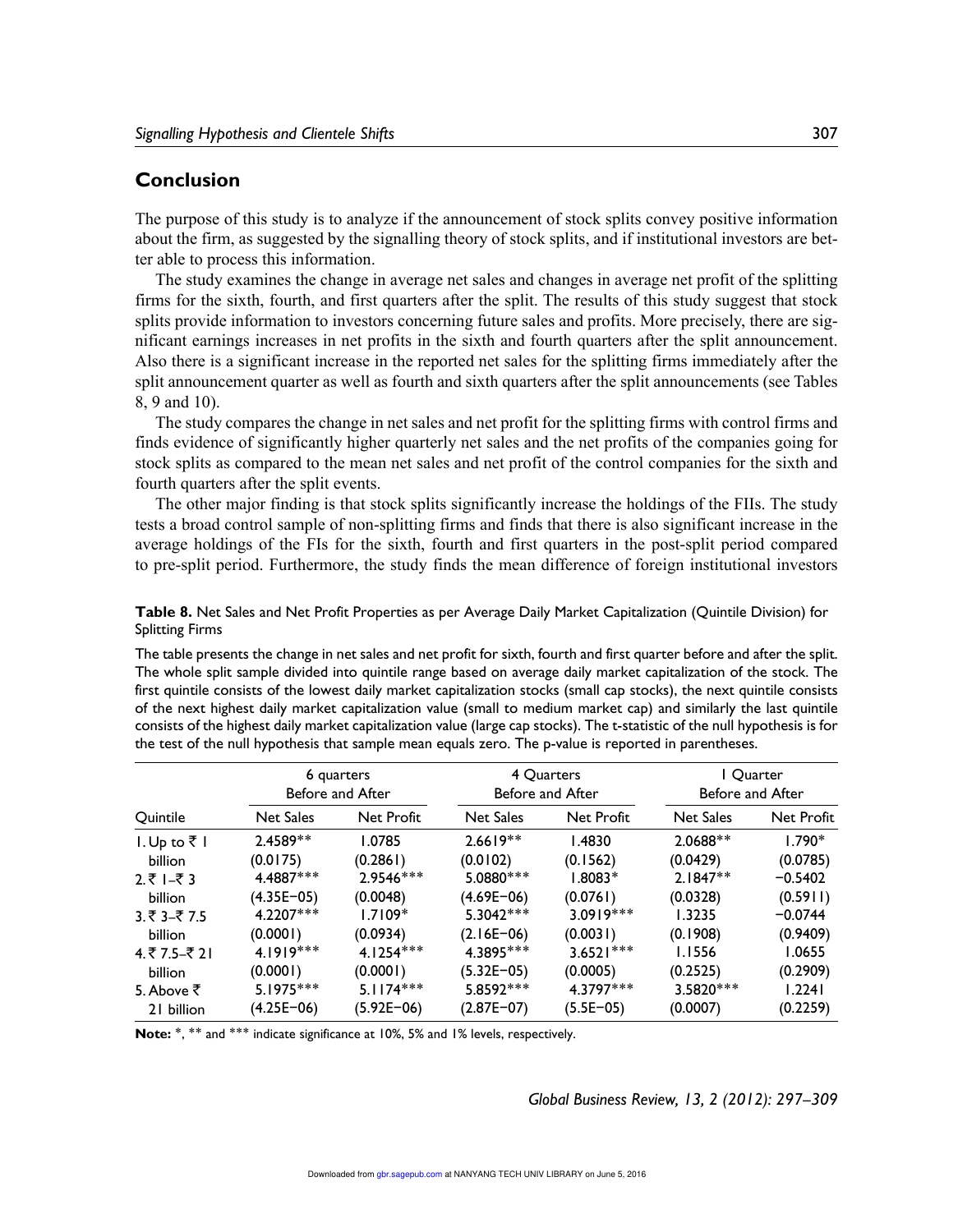#### **Table 9.** FIs and FIIs Holding Properties as per Average Daily Market Capitalization (Quintile Division) for Splitting Firms

The table presents the percent change in holding pattern of FIs and FIIs for sixth, fourth and first quarter before and after the split. The whole split sample divided into quintile range based on average daily market capitalization of the stock. The first quintile consists of the lowest daily market capitalization stocks (small cap stocks), the next quintile consists of the next highest daily market capitalization value (small to medium market cap) and similarly the last quintile consists of the highest daily market capitalization value (large cap stocks). The t-statistic is for the null hypothesis that sample mean equals zero. The p-value is reported in parentheses.

|                      | 6 Quarter<br>Before and After |            | 4 Quarter<br>Before and After |            | I Quarter<br>Before and After |           |
|----------------------|-------------------------------|------------|-------------------------------|------------|-------------------------------|-----------|
| <b>Ouintile</b>      | FI                            | FII.       | FI                            | <b>FII</b> | FI                            | FII.      |
| Ⅰ Up to ₹ I billion  | $-0.9525$                     | $2.23**$   | $-0.916$                      | $2.10**$   | $-1.458$                      | 1.6116    |
|                      | (0.3467)                      | (0.0313)   | (0.365)                       | (0.0414)   | (0.15)                        | (0.1142)  |
| 2 ₹ I-₹ 3 billion    | $-0.3692$                     | $3.49***$  | 0.1530                        | $2.93***$  | $-0.815$                      | $2.152**$ |
|                      | (0.7139)                      | (0.0018)   | (0.879)                       | (0.0053)   | (0.41)                        | (0.0369)  |
| 3 ₹ 3-₹ 7.5 billion  | $3.37***$                     | $5.17***$  | 1.6494                        | $3.46***$  | 0.610                         | $2.92***$ |
|                      | (0.002)                       | (7.16E-06) | (0.106)                       | (0.0011)   | (0.54)                        | (0.0054)  |
| 4 ₹ 7.5–₹ 21 billion | $-0.5467$                     | $5.67***$  | 06973                         | $4.073***$ | $-1.169$                      | 1.4758    |
|                      | (0.5877)                      | (1.45E-06) | (0.489)                       | (0.0002)   | (0.24)                        | (0.1471)  |
| 5 Above ₹ 21 billion | $-1.1095$                     | $5.12***$  | $-1.558$                      | 4.869***   | $-0.375$                      | 0.9869    |
|                      | (0.2750)                      | (1.21E-05) | (0.126)                       | (0.0000)   | (0.70)                        | (0.3295)  |

**Note:** ∗, ∗∗ and ∗∗∗ indicate significance at 10%, 5% and 1% levels, respectively.

**Table 10.** Individuals and Promoters Holding Properties as per Average Daily Market Capitalization (Quintile Division) for Splitting Firms

The table presents the per cent change in holding pattern of Individual Investors and Promoters for sixth, fourth and first quarter before and after the split. The whole split sample divided into quintile range based on average daily market capitalization of the stock. The t-statistic is for the null hypothesis that sample mean equals zero. The p-value is reported in parentheses.

|                      | 6 Quarter<br>Before and After |                  | 4 Quarter<br>Before and After |                  | 1 Quarter<br>Before and After |                  |
|----------------------|-------------------------------|------------------|-------------------------------|------------------|-------------------------------|------------------|
| <b>Ouintile</b>      | <b>Individuals</b>            | <b>Promoters</b> | <b>Individuals</b>            | <b>Promoters</b> | <b>Individuals</b>            | <b>Promoters</b> |
| I Up to ₹ I billion  | $2.05**$                      | $-1.772$         | $3.14***$                     | $-2.5275$        | $2.669**$                     | $-2.5968$        |
|                      | (0.046)                       | $(0.0829)^*$     | (0.0029)                      | $(0.0149)$ **    | (0.010)                       | $(0.0125)$ ***   |
| 2 ₹ I-₹ 3 billion    | $-1.5545$                     | $-2.3285$        | $-0.8735$                     | $-0.2078$        | $-0.1447$                     | $-3.338$         |
|                      | (0.128)                       | $(0.0241)$ **    | (0.3871)                      | (0.8262)         | (0.8856)                      | $(0.0016)$ ***   |
| 3 ₹ 3–₹ 7.5 billion  | $-4.09***$                    | $-1.4941$        | $-3.33***$                    | $-2.7543$        | $-2.006**$                    | $-2.2204$        |
|                      | (0.000)                       | (0.1414)         | (0.0018)                      | $(0.0082)$ ***   | (0.0510)                      | $(0.0309)$ ***   |
| 4 ₹ 7.5–₹ 21 billion | $-4.70***$                    | $-1.0472$        | $-3.85***$                    | $-3.4638$        | 0.0281                        | $-0.8364$        |
|                      | (0.000)                       | (0.3002)         | (0.0004)                      | $(0.0013)$ ***   | (0.9777)                      | (0.4070)         |
| 5 Above ₹ 21 billion | $-4.01***$                    | $-1.3663$        | $-1.3388$                     | $-0.9849$        | 1.0859                        | 0.1461           |
|                      | (0.000)                       | (0.1781)         | (0.187)                       | (0.3295)         | (0.2838)                      | (0.8844)         |

**Note:** ∗, ∗∗ and ∗∗∗ indicate significance at 10%, 5% and 1% levels, respectively.